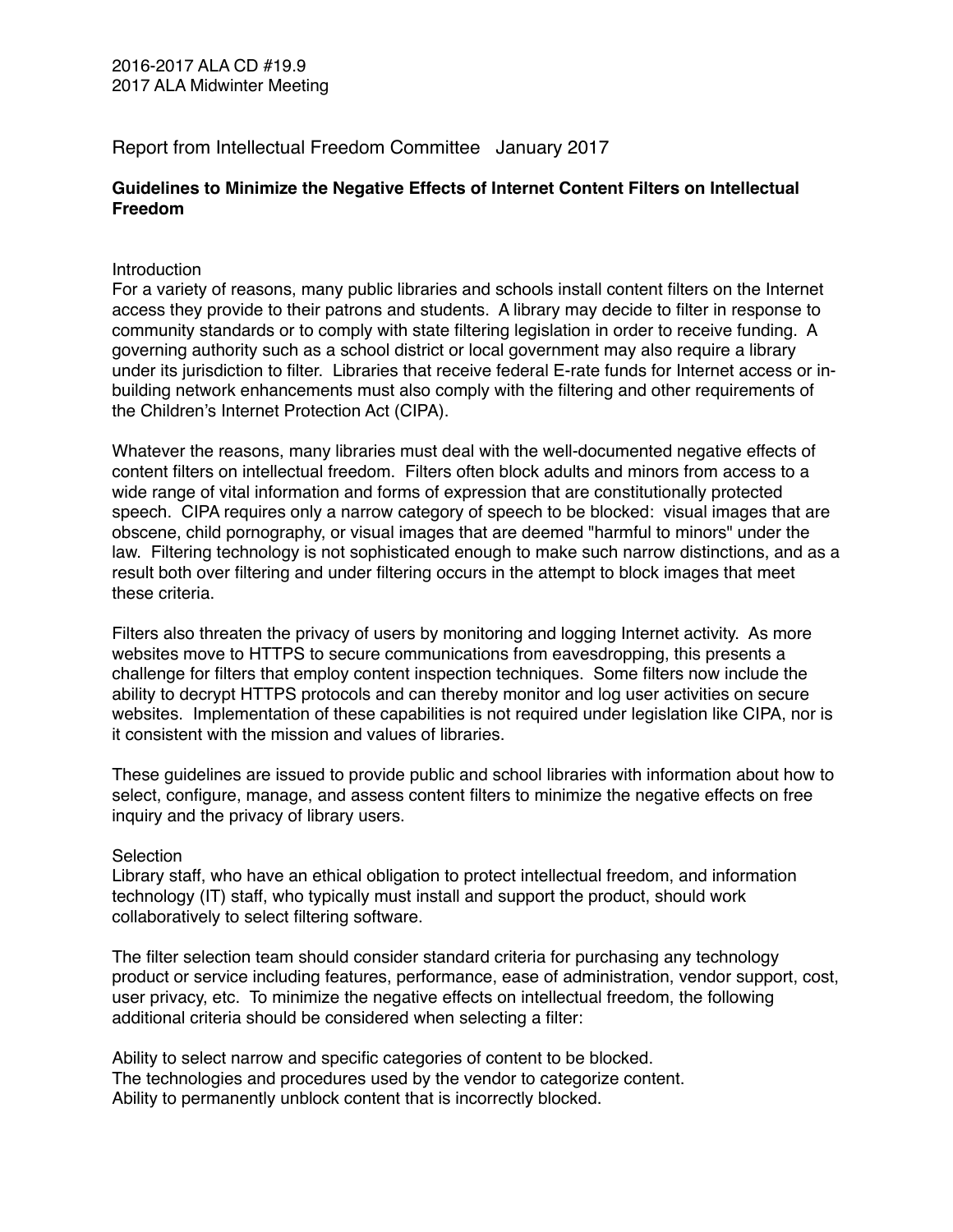2016-2017 ALA CD #19.9 2017 ALA Midwinter Meeting

Report from Intellectual Freedom Committee January 2017 Ability to notify users that content is being blocked and their options, if any, for accessing the content.

Options to easily disable the filter upon request by library staff or directly by the users. Ability to run reports or analytics on what is being blocked and how frequently it is blocked.

#### Configuration

Deciding what categories of content to filter is a law and policy decision that should be made by library and school administration and ultimately approved by their respective boards. Filter settings should not be selected solely by IT staff who likely do not have a background in the importance of intellectual freedom in libraries.

Filters often come pre-configured with many categories and types of content blocked by default. These settings should be carefully reviewed by library staff, school administrators, and educators. Only the minimal number of categories (e.g. only illegal categories of sexually explicit images, if the concern is CIPA compliance) should be blocked. Ideally a technology team (consisting of library staff, IT staff, administrators, educators, etc.) will test filter configurations by running sample searches before implementation to ensure that the chosen settings over-block and under-block as little as possible.

Avoid blocking content based on viewpoint or because the topic is controversial. Avoid blocking entire types of content (e.g. videos or social media) or protocols (i.e. music streaming). Some libraries may restrict these services not because of the nature of their content but because of the bandwidth they consume. However, bandwidth concerns can be managed without blocking protected speech by using other technologies and techniques that focus on the amount of network activity, rather than the type of content.

Limitations in filtering technology cause over filtering, a situation that occurs when content is blocked because it is incorrectly categorized. Schools and libraries should establish procedures that allow adults and minors to request content which is incorrectly categorized to be unblocked in a timely manner. Schools and libraries should also establish procedures to notify users about what is being filtered and what their options are to access incorrectly blocked content.

Many filters provide the ability to decrypt secure (HTTPS) transactions using a so-called "manin-the-middle" method. This allows the filter to scan the content of web pages and URLs that would normally be secure. Without decryption, a filter can only block an entire HTTPS domain (e.g., ala.org), and it is unable to block individual web pages or sections of a website. The effects of decryption on the privacy of patrons can be profound if they use the library for web activities that require secure communications. For example, the security of usernames, passwords, and sensitive personal information, including commercial, educational, financial, legal, and medical information may be compromised. Because of this, decryption should not be enabled on library computers.

By default, most filters and routers generate logs of user activity data. Library staff have an ethical and often a legal obligation to protect the privacy of this information and thus access to these logs should be restricted to authorized staff. The library should configure the device to log the minimum amount of data and develop procedures to regularly delete the logfiles.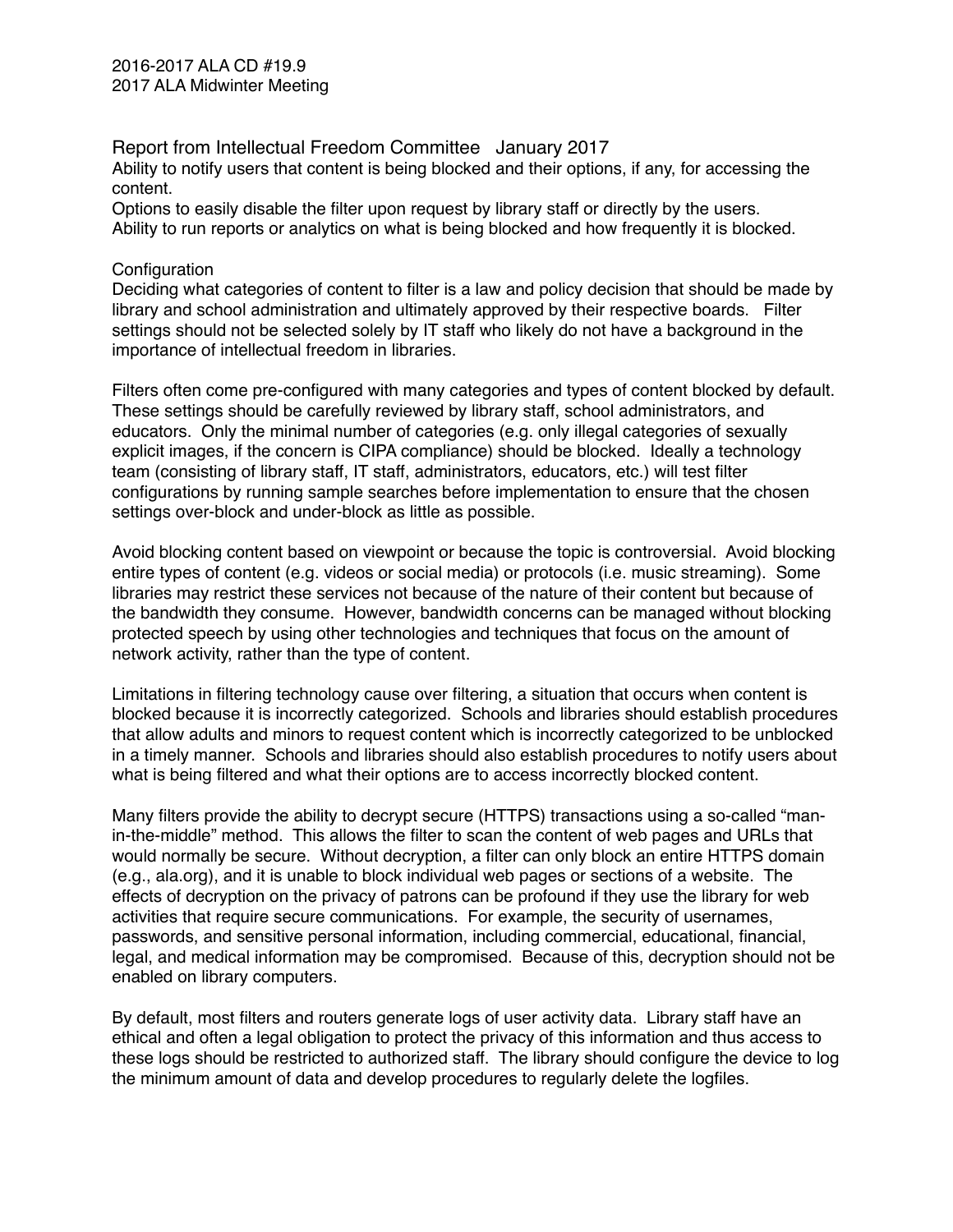## Report from Intellectual Freedom Committee January 2017 Management

The ability to easily disable filters is crucial to mitigating their negative effects on free inquiry. The Supreme Court affirmed in its decision to uphold CIPA that adults and minors 17 or older have the right to have content unblocked or the filter disabled for research or any lawful purpose. Public and school libraries need to establish a set of procedures that allow the disabling of filters for adults and minors 17 and older quickly and easily with as little staff intervention as possible. Libraries of all types should be prepared to unblock incorrectly categorized or incorrectly blocked websites for users of all ages.

Here are some possible disabling scenarios to accommodate libraries of different sizes and technical capabilities.

A library could make some computers available with a browser extension that allows the user to disable the filter by enabling a web proxy. The library would need to have procedures in place to make sure only adults and minors 17 and older used the computers with the proxy extension.

A library could provide staff with the ability to disable the filter at the request of an adult. If the filter does not support disabling by staff on-the-fly, the computers could be configured with a second account with unfiltered access that requires staff login. The disadvantage of this scenario is that making users ask library staff for unfiltered access presents a barrier that may have a chilling effect on such requests.

A library with computer sign in software that includes user authentication could allow adults and minors 17 and older to choose their own filtering level, e.g. none, minimal or strict. If the sign in software does not support the ability of adult users to select their filtering level when logging in, the browser could be configured with an extension that allows the user to quickly and easily disable the filter by using a web proxy.

A library or school could set up procedures to allow users to request that specific web pages or websites become unblocked by library staff either temporarily for a specific activity (e.g. student assignment) or permanently. The procedures to permanently unblock a resource should include a request form that allows the user to explain why the resource should be unblocked, a review process by library staff or educators, and a way to notify the requester about the outcome of the review.

In addition if CIPA compliance is the concern, filters only have to be applied to devices provided by the library for use in the library or school. User-owned devices connecting to a library's wireless or wired network do not need to be filtered. Laptops and other devices checked out for use outside the library or school do not need to be filtered.

## Assessment

All types of libraries should establish procedures to continually assess the impact of the filter on library users. The assessment should include:

Tests by library staff on common research topics to determine extent of over filtering and under filtering.

Regular reports on what is being blocked, recategorizations, disabling requests, etc.